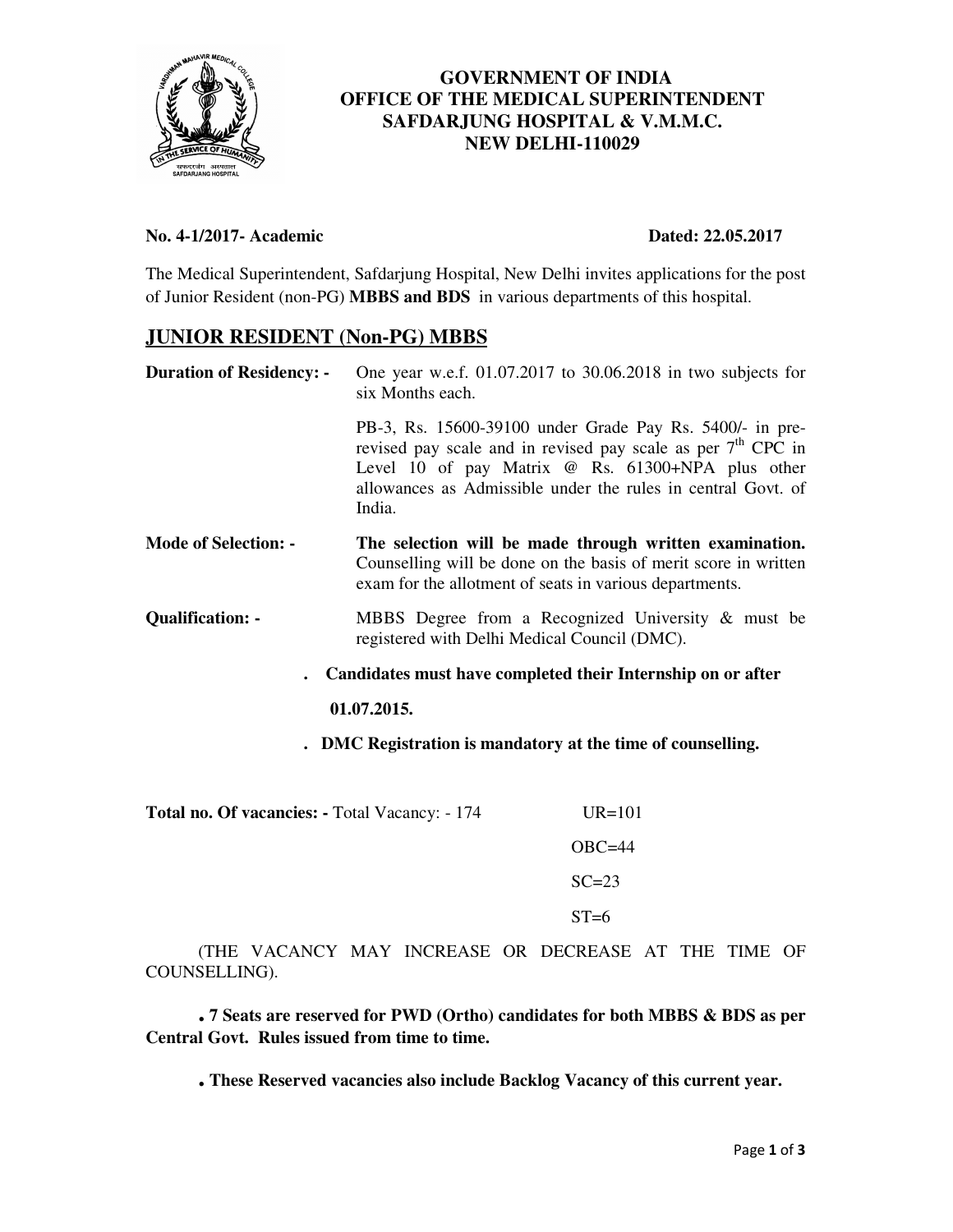# **JUNIOR RESIDENT (Non-PG) DENTAL SURGERY & MAXILLOFACIAL SURGERY**

Duration of Residency: - Six Months w.e.f. 01.07.2017 to 31.12.2017.

**Mode of Selection- The selection will be made through written examination.**  Counselling will be done on the basis of merit score in written exam for the allotment of seats in various departments.

#### **Qualification: -**

- **. BDS degree from a Recognized University.**
- **. Candidates must have completed their Internship on or after 01.07.2015.**
- **. Should be registered with DDC/State Dental Council Registration is mandatory at the time of counselling.**

PB-3, Rs. 15600-39100 under Grade Pay Rs. 5400/- in pre-revised pay scale and in revised pay scale as per  $7<sup>th</sup>$  CPC in Level 10 of pay Matrix @ Rs. 61300+NPA plus other allowances as Admissible under the rules in central Govt. of India.

**Vacancy Position: - Dental Surgery**-UR-3, OBC-2, SC-1, ST-1 **TOTAL= 7** 

**: - Maxillofacial Surgery**-UR-3, OBC-1, SC-1 **TOTAL=5** 

(THE VACANCY MAY INCREASE OR DECREASE AT THE TIME OF COUNSELLING).

## **. 7 Seats are reserved for PWD (Ortho) candidates for both MBBS & BDS as per Central Govt. Rules issued from time to time.**

Application should be submitted in DIARY & DISPATCH SECTION of this institution (near Gate no. 2 and near Bank of Baroda Safdarjung Hospital Branch). The application send by post must be having written prominently on the top of the envelope "Application for the post of Junior Resident (Non-PG) MBBS or BDS." **LAST DATE OF SUBMISSION OF APPLICATION IS 02.06.2017 TILL 03:00 P.M.**

**Note: -** Application fees of Rs. 500/- for general candidates and Rs. 250/- for OBC candidates & no fees required for SC/ST/PWD candidates. Application fees to be paid through NEFT & RTGS or online transferred. **Application fee once remitted shall not be refunded under any circumstances.** 

Details are as under:-

Name of Account Holder: - Medical Superintendent S.J.H

| Bank Name: - | Bank of Baroda |
|--------------|----------------|
|              |                |

| Account No. : - | 26400200000002 |
|-----------------|----------------|
|                 |                |

IFSC Code: - BARBOSAFECX

MICR Code of Bank: - 110012067